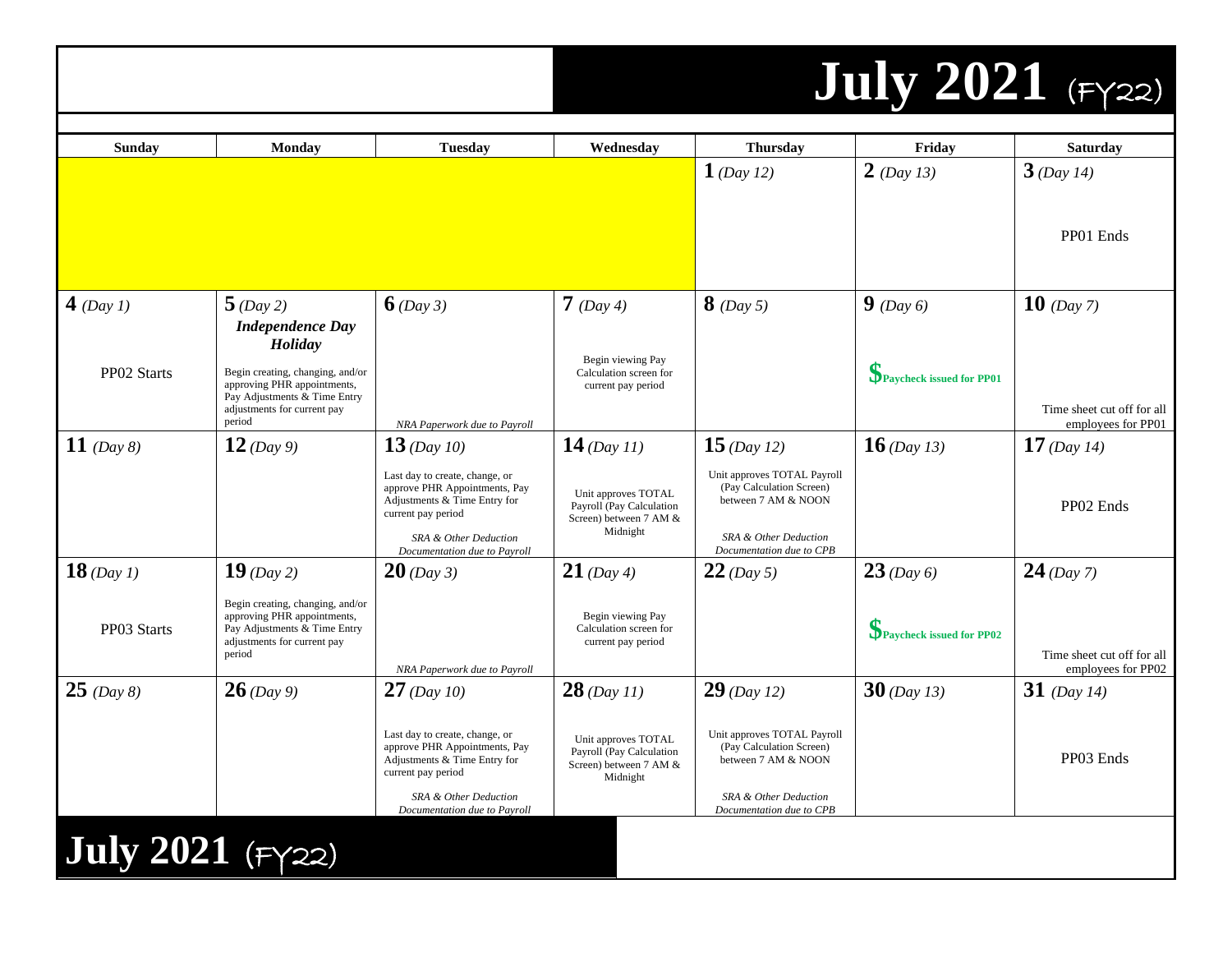### **August 2021** (FY22)

| Sunday       | Monday                                                                                                                                   | <b>Tuesday</b>                                                                                                                                                                 | Wednesday                                                                          | <b>Thursday</b>                                                                                                                     | Friday                   | <b>Saturday</b>                                  |
|--------------|------------------------------------------------------------------------------------------------------------------------------------------|--------------------------------------------------------------------------------------------------------------------------------------------------------------------------------|------------------------------------------------------------------------------------|-------------------------------------------------------------------------------------------------------------------------------------|--------------------------|--------------------------------------------------|
| $1$ (Day 1)  | $2$ (Day 2)                                                                                                                              | $3$ (Day 3)                                                                                                                                                                    | 4 (Day 4)                                                                          | $5$ (Day 5)                                                                                                                         | $6$ (Day 6)              | $7$ (Day 7)                                      |
| PP04 Starts  | Begin creating, changing, and/or<br>approving PHR appointments,<br>Pay Adjustments & Time Entry<br>adjustments for current pay<br>period | NRA Paperwork due to Payroll                                                                                                                                                   | Begin viewing Pay Calculation<br>screen for current pay period                     |                                                                                                                                     | Paycheck issued for PP03 | Time sheet cut off for all<br>employees for PP03 |
| $8$ (Day 8)  | $9$ (Day 9)                                                                                                                              | <b>10</b> (Day 10)                                                                                                                                                             | 11 (Day 11)                                                                        | $12$ (Day 12)                                                                                                                       | $13$ (Day 13)            | 14 (Day 14)                                      |
|              |                                                                                                                                          | Last day to create, change, or<br>approve PHR Appointments,<br>Pay Adjustments & Time Entry<br>for current pay period<br>SRA & Other Deduction<br>Documentation due to Payroll | Unit approves TOTAL Payroll<br>(Pay Calculation Screen)<br>between 7 AM & Midnight | Unit approves TOTAL Payroll<br>(Pay Calculation Screen)<br>between 7 AM & NOON<br>SRA & Other Deduction<br>Documentation due to CPB |                          | PP04 Ends                                        |
| 15 (Day 1)   | $16$ (Day 2)                                                                                                                             | 17 (Day 3)                                                                                                                                                                     | 18 (Day 4)                                                                         | 19 (Day 5)                                                                                                                          | $20$ (Day 6)             | $21$ (Day 7)                                     |
| PP05 Starts  | Begin creating, changing, and/or<br>approving PHR appointments,<br>Pay Adjustments & Time Entry<br>adjustments for current pay<br>period | NRA Paperwork due to Payroll                                                                                                                                                   | Begin viewing Pay Calculation<br>screen for current pay period                     |                                                                                                                                     | Paycheck issued for PP04 | Time sheet cut off for all<br>employees for PP04 |
| $22$ (Day 8) | $23$ (Day 9)                                                                                                                             | $24$ (Day 10)                                                                                                                                                                  | $25$ (Day 11)                                                                      | $26$ (Day 12)                                                                                                                       | $27$ (Day 13)            | $28$ (Day 14)                                    |
|              |                                                                                                                                          | Last day to create, change, or<br>approve PHR Appointments,<br>Pay Adjustments & Time Entry<br>for current pay period<br>SRA & Other Deduction                                 | Unit approves TOTAL Payroll<br>(Pay Calculation Screen)<br>between 7 AM & Midnight | Unit approves TOTAL Payroll<br>(Pay Calculation Screen)<br>between 7 AM & NOON<br>SRA & Other Deduction                             |                          | PP05 Ends                                        |
| $29$ (Day 1) | $30$ (Day 2)                                                                                                                             | Documentation due to Payroll<br>$31$ (Day 3)                                                                                                                                   |                                                                                    | Documentation due to CPB                                                                                                            |                          |                                                  |
| PP06 Starts  | Begin creating, changing, and/or<br>approving PHR appointments,<br>Pay Adjustments & Time Entry<br>adjustments for current pay<br>period | NRA Paperwork due to Payroll                                                                                                                                                   |                                                                                    |                                                                                                                                     |                          |                                                  |
|              | August 2021 $(Fyzz)$                                                                                                                     |                                                                                                                                                                                |                                                                                    |                                                                                                                                     |                          |                                                  |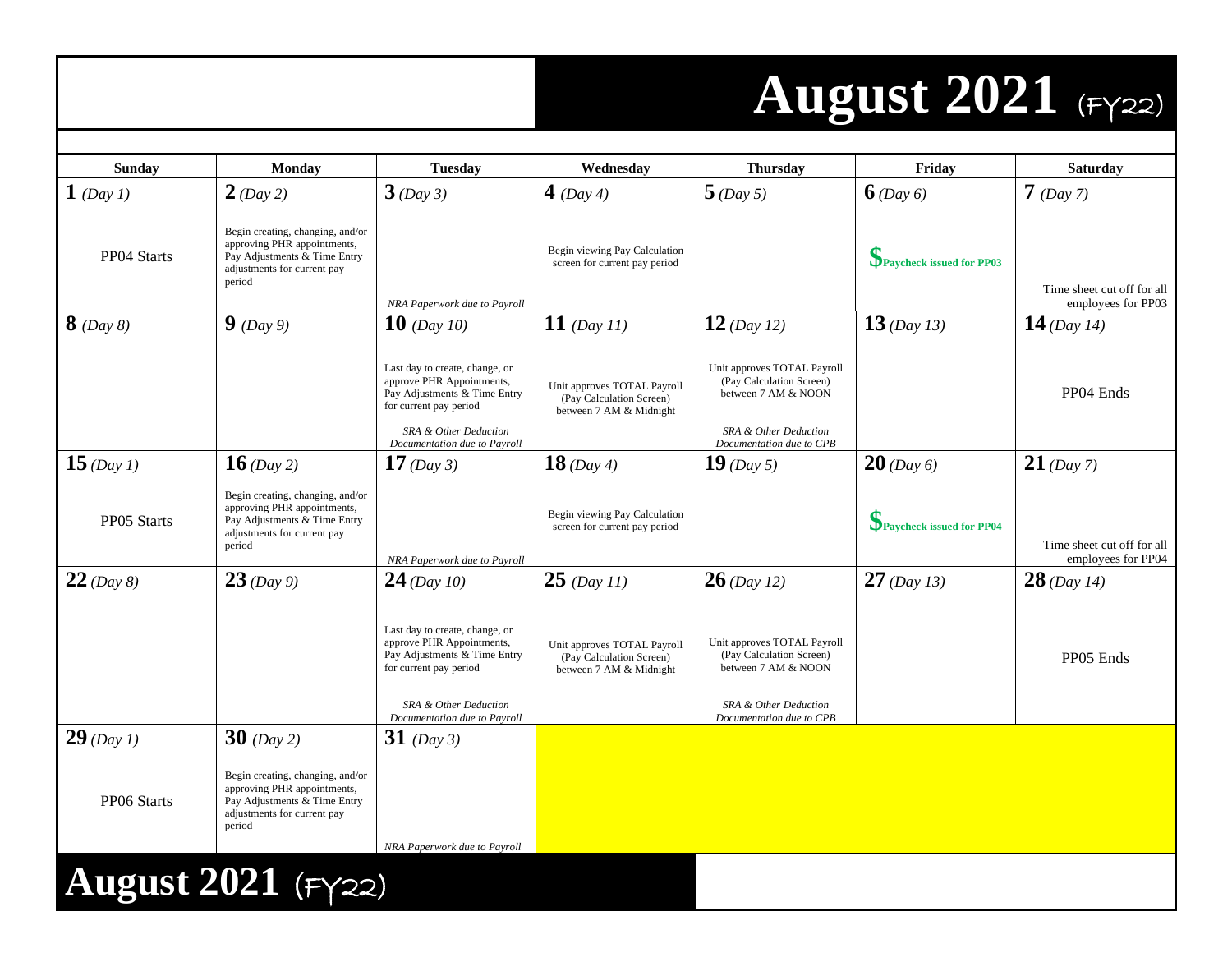#### **September2021** (FY22)

| Sunday       | Monday                                                                                                                                   | Tuesday                                                                                                                                                                        | Wednesday                                                                          | <b>Thursday</b>                                                                                                                     | Friday                   | <b>Saturday</b>                                  |
|--------------|------------------------------------------------------------------------------------------------------------------------------------------|--------------------------------------------------------------------------------------------------------------------------------------------------------------------------------|------------------------------------------------------------------------------------|-------------------------------------------------------------------------------------------------------------------------------------|--------------------------|--------------------------------------------------|
|              |                                                                                                                                          |                                                                                                                                                                                | $1$ (Day 4)                                                                        | $2$ (Day 5)                                                                                                                         | $3$ (Day 6)              | 4 (Day 7)                                        |
|              |                                                                                                                                          |                                                                                                                                                                                | Begin viewing Pay Calculation<br>screen for current pay period                     |                                                                                                                                     | Paycheck issued for PP05 | Time sheet cut off for all<br>employees for PP05 |
| 5(Day 8)     | $6$ (Day 9)                                                                                                                              | $7$ (Day 10)                                                                                                                                                                   | $8$ (Day 11)                                                                       | $9$ (Day 12)                                                                                                                        | $10$ (Day 13)            | 11 (Day 14)                                      |
|              | <b>Labor Day Holiday</b>                                                                                                                 | Last day to create, change, or<br>approve PHR Appointments,<br>Pay Adjustments & Time Entry<br>for current pay period<br>SRA & Other Deduction<br>Documentation due to Payroll | Unit approves TOTAL Payroll<br>(Pay Calculation Screen)<br>between 7 AM & Midnight | Unit approves TOTAL Payroll<br>(Pay Calculation Screen)<br>between 7 AM & NOON<br>SRA & Other Deduction<br>Documentation due to CPB |                          | PP06 Ends                                        |
| $12$ (Day 1) | $13$ (Day 2)                                                                                                                             | 14 (Day 3)                                                                                                                                                                     | $15$ (Day 4)                                                                       | <b>16</b> (Day 5)                                                                                                                   | $17$ (Day 6)             | $18$ (Day 7)                                     |
| PP07 Starts  | Begin creating, changing, and/or<br>approving PHR appointments,<br>Pay Adjustments & Time Entry<br>adjustments for current pay<br>period | NRA Paperwork due to Payroll                                                                                                                                                   | Begin viewing Pay Calculation<br>screen for current pay period                     |                                                                                                                                     | Paycheck issued for PP06 | Time sheet cut off for all<br>employees for PP06 |
| $19$ (Day 8) | $20$ (Day 9)                                                                                                                             | $21$ (Day 10)                                                                                                                                                                  | $22$ (Day 11)                                                                      | $23$ (Day 12)                                                                                                                       | $24$ (Day 13)            | $25$ (Day 14)                                    |
|              |                                                                                                                                          | Last day to create, change, or<br>approve PHR Appointments,<br>Pay Adjustments & Time Entry<br>for current pay period<br>SRA & Other Deduction<br>Documentation due to Payroll | Unit approves TOTAL Payroll<br>(Pay Calculation Screen)<br>between 7 AM & Midnight | Unit approves TOTAL Payroll<br>(Pay Calculation Screen)<br>between 7 AM & NOON<br>SRA & Other Deduction<br>Documentation due to CPB |                          | PP07 Ends                                        |
| $26$ (Day 1) | $27$ (Day 2)                                                                                                                             | $28$ (Day 3)                                                                                                                                                                   | $29$ (Day 4)                                                                       | $30$ (Day 5)                                                                                                                        |                          |                                                  |
| PP08 Starts  | Begin creating, changing, and/or<br>approving PHR appointments,<br>Pay Adjustments & Time Entry<br>adjustments for current pay<br>period | NRA Paperwork due to Payroll                                                                                                                                                   | Begin viewing Pay Calculation<br>screen for current pay period                     |                                                                                                                                     |                          |                                                  |
|              | September 2021 $(Fyzz)$                                                                                                                  |                                                                                                                                                                                |                                                                                    |                                                                                                                                     |                          |                                                  |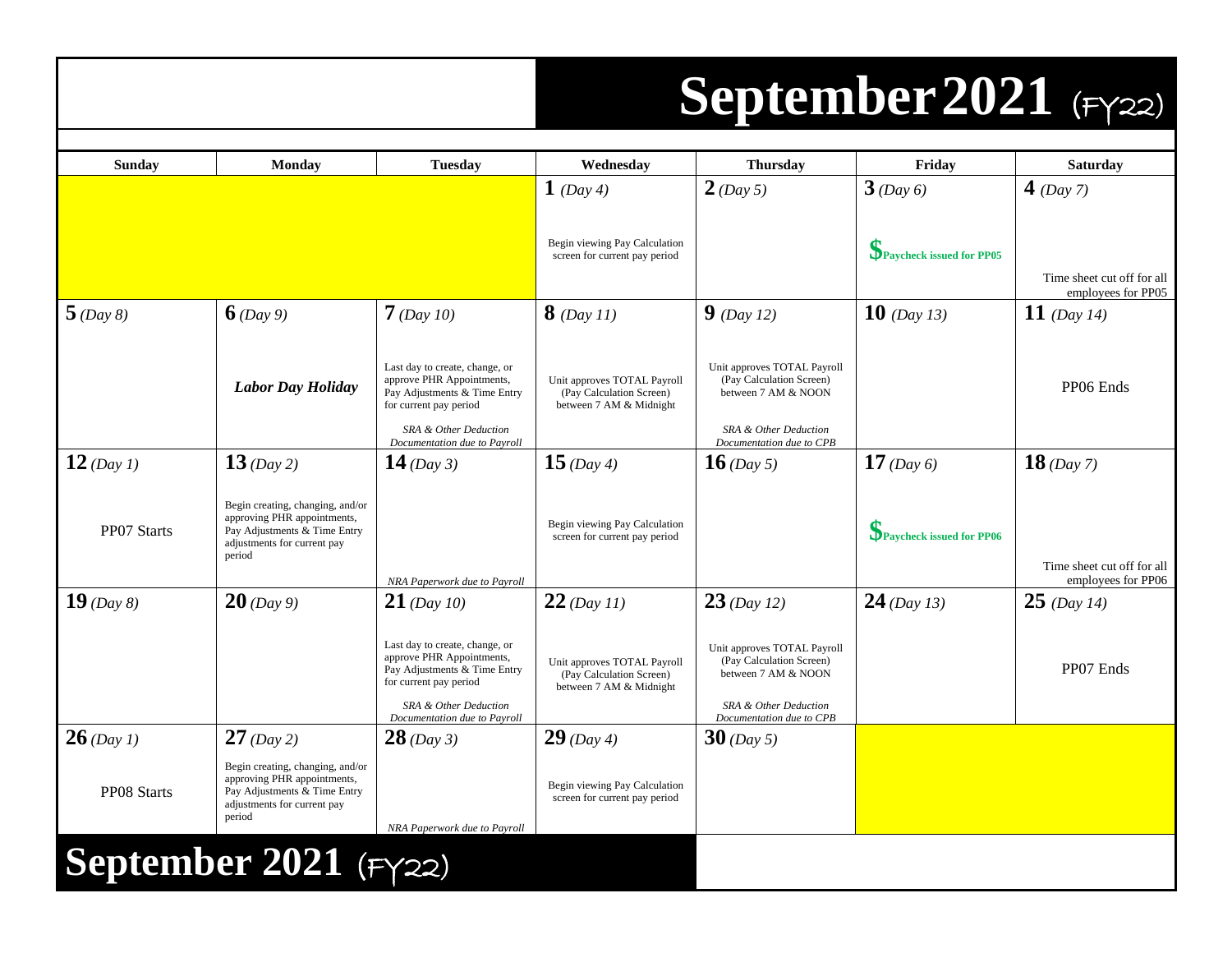#### **October 2021** (FY22)

| <b>Sunday</b> | <b>Monday</b>                                                                                                                                                                                                | <b>Tuesday</b>                                                                                                                                                                 | Wednesday                                                                                                          | <b>Thursday</b>                                                                                                                     | Friday                   | <b>Saturday</b>                                  |
|---------------|--------------------------------------------------------------------------------------------------------------------------------------------------------------------------------------------------------------|--------------------------------------------------------------------------------------------------------------------------------------------------------------------------------|--------------------------------------------------------------------------------------------------------------------|-------------------------------------------------------------------------------------------------------------------------------------|--------------------------|--------------------------------------------------|
|               |                                                                                                                                                                                                              |                                                                                                                                                                                |                                                                                                                    |                                                                                                                                     | 1 (Day 6)                | $2$ (Day 7)                                      |
|               |                                                                                                                                                                                                              |                                                                                                                                                                                |                                                                                                                    |                                                                                                                                     | Paycheck issued for PP07 | Time sheet cut off for all<br>employees for PP07 |
| $3$ (Day 8)   | 4 (Day 9)                                                                                                                                                                                                    | $5$ (Day 10)                                                                                                                                                                   | 6(Day 11)                                                                                                          | $7$ (Day 12)                                                                                                                        | $8$ (Day 13)             | <b>9</b> (Day 14)                                |
|               | Last day to create, change, or<br>approve PHR Appointments, Pay<br>Adjustments & Time Entry for<br>current pay period<br><b>SRA &amp; Other Deduction</b>                                                    | Unit approves TOTAL Payroll<br>(Pay Calculation Screen)<br>between 7 AM & Midnight                                                                                             | Unit approves TOTAL Payroll<br>(Pay Calculation Screen)<br>between 7 AM & NOON<br><b>SRA &amp; Other Deduction</b> |                                                                                                                                     |                          | PP08 Ends                                        |
| 10 (Day 1)    | <b>Documentation due to Payroll</b><br>11 (Day 2)                                                                                                                                                            | $12$ (Day 3)                                                                                                                                                                   | <b>Documentation due to CPB</b><br>13 (Day 4)                                                                      | 14 (Day 5)                                                                                                                          | 15 (Day 6)               | $16$ (Day 7)                                     |
| PP09 Starts   | <b>Columbus Day Holiday</b><br><b>Earned</b><br>(observed 12/28/21)<br>Begin creating, changing, and/or<br>approving PHR appointments, Pay<br>Adjustments & Time Entry<br>adjustments for current pay period | NRA Paperwork due to Payroll                                                                                                                                                   | Begin viewing Pay Calculation<br>screen for current pay period                                                     |                                                                                                                                     | Paycheck issued for PP08 | Time sheet cut off for all<br>employees for PP08 |
| 17 (Day 8)    | $18$ (Day 9)                                                                                                                                                                                                 | $19$ (Day 10)                                                                                                                                                                  | $20$ (Day 11)                                                                                                      | $21$ (Day 12)                                                                                                                       | $22$ (Day 13)            | $23$ (Day 14)                                    |
|               |                                                                                                                                                                                                              | Last day to create, change, or<br>approve PHR Appointments,<br>Pay Adjustments & Time Entry<br>for current pay period<br>SRA & Other Deduction<br>Documentation due to Payroll | Unit approves TOTAL Payroll<br>(Pay Calculation Screen)<br>between 7 AM & Midnight                                 | Unit approves TOTAL Payroll<br>(Pay Calculation Screen)<br>between 7 AM & NOON<br>SRA & Other Deduction<br>Documentation due to CPB |                          | PP09 Ends                                        |
| $24$ (Day 1)  | $25$ (Day 2)                                                                                                                                                                                                 | $26$ (Day 3)                                                                                                                                                                   | $27$ (Day 4)                                                                                                       | $28$ (Day 5)                                                                                                                        | $29$ (Day 6)             | $30$ (Day 7)                                     |
| PP10 Starts   | Begin creating, changing, and/or<br>approving PHR appointments, Pay<br>Adjustments & Time Entry<br>adjustments for current pay period                                                                        | NRA Paperwork due to Payroll                                                                                                                                                   | Begin viewing Pay Calculation<br>screen for current pay period                                                     |                                                                                                                                     | Paycheck issued for PP09 | Time sheet cut off for all<br>employees for PP09 |
| 31 (Day 8)    |                                                                                                                                                                                                              |                                                                                                                                                                                |                                                                                                                    |                                                                                                                                     |                          |                                                  |
|               |                                                                                                                                                                                                              |                                                                                                                                                                                |                                                                                                                    |                                                                                                                                     |                          |                                                  |
|               | October 2021 (FY22)                                                                                                                                                                                          |                                                                                                                                                                                |                                                                                                                    |                                                                                                                                     |                          |                                                  |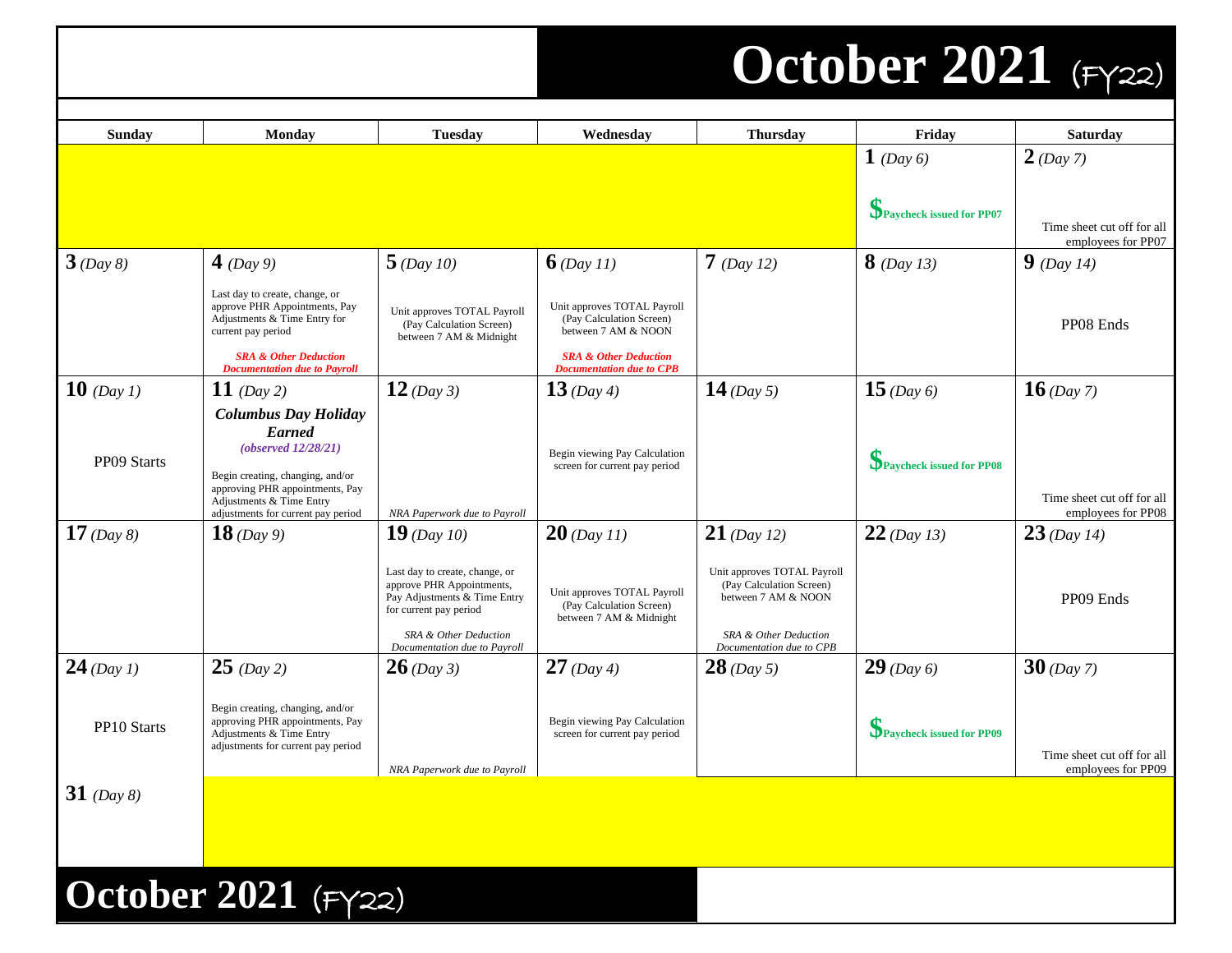#### **November 2021**(FY22)

| Sunday       | <b>Monday</b>                                                                                                                            | <b>Tuesday</b>                                                                                                                                                                  | Wednesday                                                                                                                                             | <b>Thursday</b>                                                                                                                     | Friday                                                                                                    | <b>Saturday</b>                                  |
|--------------|------------------------------------------------------------------------------------------------------------------------------------------|---------------------------------------------------------------------------------------------------------------------------------------------------------------------------------|-------------------------------------------------------------------------------------------------------------------------------------------------------|-------------------------------------------------------------------------------------------------------------------------------------|-----------------------------------------------------------------------------------------------------------|--------------------------------------------------|
|              | 1 (Day 9)                                                                                                                                | $2$ (Day 10)                                                                                                                                                                    | $3$ (Day 11)                                                                                                                                          | 4 (Day 12)                                                                                                                          | $5$ (Day 13)                                                                                              | $6$ (Day 14)                                     |
|              |                                                                                                                                          | Last day to create, change, or<br>approve PHR Appointments,<br>Pay Adjustments & Time Entry<br>for current pay period<br>SRA & Other Deduction<br>Documentation due to Payroll  | Unit approves TOTAL Payroll<br>(Pay Calculation Screen)<br>between 7 AM & Midnight                                                                    | Unit approves TOTAL Payroll<br>(Pay Calculation Screen)<br>between 7 AM & NOON<br>SRA & Other Deduction<br>Documentation due to CPB |                                                                                                           | PP10 Ends                                        |
| $7$ (Day 1)  | $8$ (Day 2)                                                                                                                              | $9$ (Day 3)                                                                                                                                                                     | <b>10</b> (Day 4)                                                                                                                                     | 11 (Day 5)                                                                                                                          | 12 (Day 6)                                                                                                | $13$ (Day 7)                                     |
| PP11 Starts  | Begin creating, changing, and/or<br>approving PHR appointments,<br>Pay Adjustments & Time Entry<br>adjustments for current pay<br>period | NRA Paperwork due to Payroll                                                                                                                                                    | Begin viewing Pay Calculation<br>screen for current pay period                                                                                        | Veteran's Day<br><b>Holiday Earned</b><br>(observed 12/29/21)                                                                       | <b>S</b><br>Paycheck issued for PP10<br><b>NRA 2021 renewal</b><br>documentation due to<br><b>Payroll</b> | Time sheet cut off for all<br>employees for PP10 |
| 14 (Day 8)   | $15$ (Day 9)                                                                                                                             | <b>16</b> (Day 10)                                                                                                                                                              | 17 (Day 11)                                                                                                                                           | $18$ (Day 12)                                                                                                                       | $19$ (Day 13)                                                                                             | $20$ (Day 14)                                    |
|              | Last day to create, change, or<br>approve PHR Appointments,<br>Pay Adjustments & Time Entry<br>for current pay period                    | Unit approves TOTAL Payroll<br>(Pay Calculation Screen)<br>between 7 AM & Midnight<br><b>SRA &amp; Other Deduction</b><br><b>Documentation due to Payroll</b>                   | Unit approves TOTAL Payroll<br>(Pay Calculation Screen)<br>between 7 AM & NOON<br><b>SRA &amp; Other Deduction</b><br><b>Documentation due to CPB</b> |                                                                                                                                     |                                                                                                           | PP11 Ends                                        |
| $21$ (Day 1) | $22$ (Day 2)                                                                                                                             | $23$ (Day 3)                                                                                                                                                                    | $24$ (Day 4)                                                                                                                                          | $25$ (Day 5)                                                                                                                        | $26$ (Day 6)                                                                                              | $27$ (Day 7)                                     |
| PP12 Starts  | Begin creating, changing, and/or<br>approving PHR appointments,<br>Pay Adjustments & Time Entry<br>adjustments for current pay<br>period |                                                                                                                                                                                 | Begin viewing Pay Calculation<br>screen for current pay period<br>Paycheck issued for PP11                                                            | <b>Thanksgiving Day</b><br>Holiday                                                                                                  | <b>Thanksgiving</b><br><b>Break Holiday</b>                                                               | Time sheet cut off for all<br>employees for PP11 |
| $28$ (Day 8) | $29$ (Day 9)                                                                                                                             | NRA Paperwork due to Payroll<br><b>30</b> (Day 10)                                                                                                                              |                                                                                                                                                       |                                                                                                                                     |                                                                                                           |                                                  |
|              |                                                                                                                                          | Last day to create, change, or<br>approve PHR Appointments,<br>Pay Adjustments & Time Entry<br>for current pay period.<br>SRA & Other Deduction<br>Documentation due to Payroll |                                                                                                                                                       |                                                                                                                                     |                                                                                                           |                                                  |
|              | November 2021 (FY22)                                                                                                                     |                                                                                                                                                                                 |                                                                                                                                                       |                                                                                                                                     |                                                                                                           |                                                  |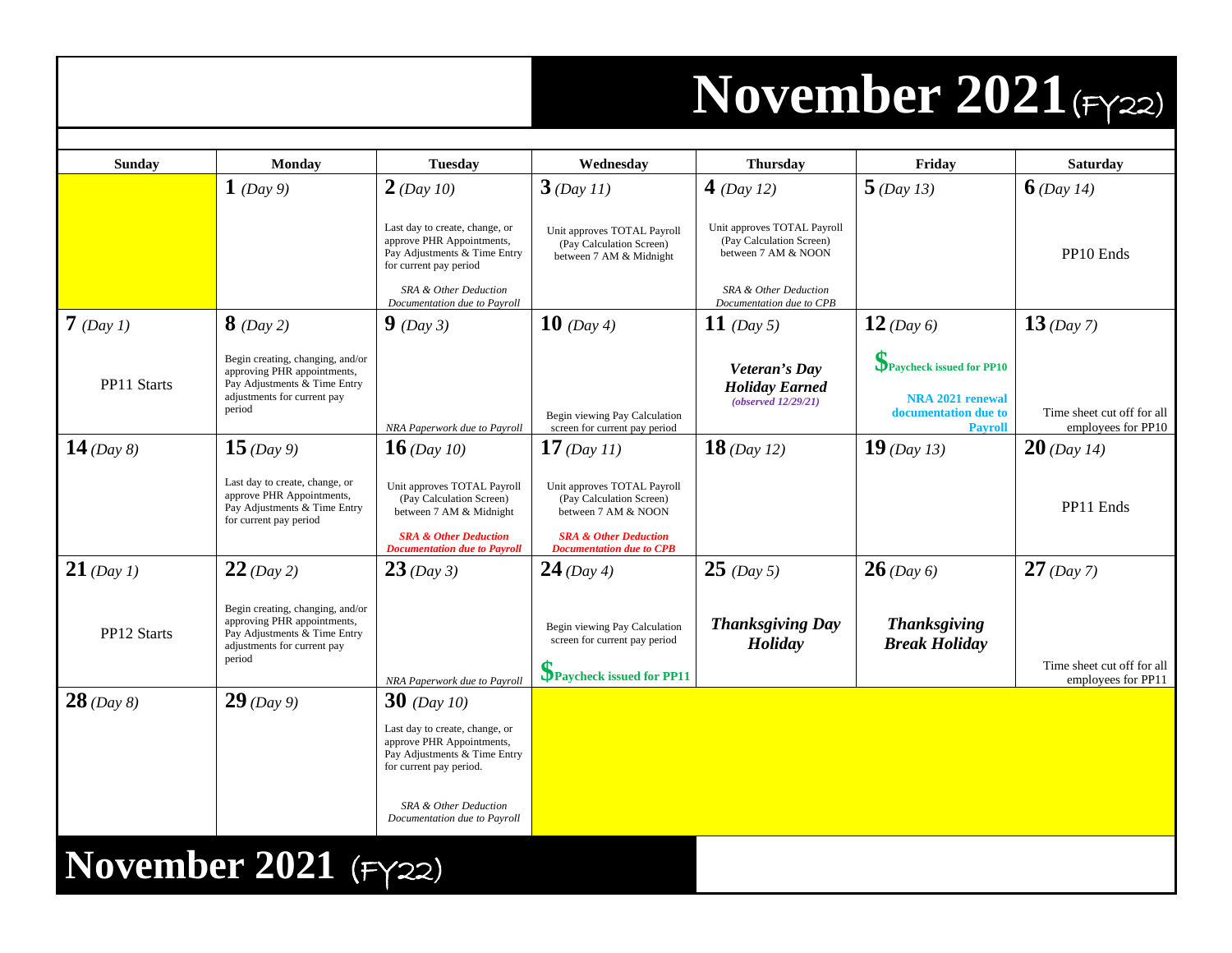### **December 2021**(FY22)

| Sunday                   | Monday                                                                                                                                                                                                    | <b>Tuesday</b>                                                                                                                                            | Wednesday                                                                                                                                              | <b>Thursday</b>                                                                                                                     | Friday                                                                      | <b>Saturday</b>                                  |
|--------------------------|-----------------------------------------------------------------------------------------------------------------------------------------------------------------------------------------------------------|-----------------------------------------------------------------------------------------------------------------------------------------------------------|--------------------------------------------------------------------------------------------------------------------------------------------------------|-------------------------------------------------------------------------------------------------------------------------------------|-----------------------------------------------------------------------------|--------------------------------------------------|
|                          |                                                                                                                                                                                                           |                                                                                                                                                           | 1 (Day 11)                                                                                                                                             | $2$ (Day 12)                                                                                                                        | $3$ (Day 13)                                                                | 4 (Day 14)                                       |
|                          |                                                                                                                                                                                                           |                                                                                                                                                           | Unit approves TOTAL Payroll<br>(Pay Calculation Screen)<br>between 7 AM & Midnight                                                                     | Unit approves TOTAL Payroll<br>(Pay Calculation Screen)<br>between 7 AM & NOON<br>SRA & Other Deduction<br>Documentation due to CPB |                                                                             | PP12 Ends                                        |
| $5$ (Day 1)              | 6 (Day 2)                                                                                                                                                                                                 | $7$ (Day 3)                                                                                                                                               | <b>8</b> (Day 4)                                                                                                                                       | $9$ (Day 5)                                                                                                                         | <b>10</b> (Day 6)                                                           | 11 (Day 7)                                       |
| PP13 Starts              | Begin creating, changing, and/or<br>approving PHR appointments,<br>Pay Adjustments & Time Entry<br>adjustments for current pay<br>period                                                                  | NRA Paperwork due to Payroll                                                                                                                              | Begin viewing Pay Calculation<br>screen for current pay period                                                                                         |                                                                                                                                     | Paycheck issued for PP12<br><b>NRA Paperwork for PP14</b><br>due to Payroll | Time sheet cut off for all<br>employees for PP12 |
| 12 (Day 8)               | 13 (Day 9)                                                                                                                                                                                                | 14 (Day 10)                                                                                                                                               | 15 $(Day 11)$                                                                                                                                          | <b>16</b> (Day 12)                                                                                                                  | 17 (Day 13)                                                                 | 18 (Day 14)                                      |
|                          | Last day to create, change, or<br>approve PHR Appointments,<br>Pay Adjustments & Time Entry<br>for current pay period<br><b>SRA &amp; Other Deduction</b><br><b>Documentation due to Payroll</b>          | Unit approves TOTAL Payroll<br>(Pay Calculation Screen)<br>between 7 AM & Midnight                                                                        | Unit approves TOTAL Payroll<br>(Pay Calculation Screen)<br>between 7 AM & NOON<br><b>SRA &amp; Other Deduction</b><br><b>Documentation due to CPB</b>  |                                                                                                                                     |                                                                             | PP13 Ends                                        |
| 19 (Day 1)               | $20$ (Day 2)                                                                                                                                                                                              | <b>21</b> (Day 3)                                                                                                                                         | 22 (Day 4)                                                                                                                                             | $23$ (Day 5)                                                                                                                        | <b>24</b> (Day 6)                                                           | $25$ (Day 7)                                     |
| PP14 Starts              | Begin creating, changing, and/or<br>approving PHR appointments,<br>Pay Adjustments & Time Entry<br>adjustments for current pay<br>period                                                                  | <b>SRA &amp; Other Deduction</b><br><b>Documentation due to Payroll</b>                                                                                   | Begin viewing Pay Calculation<br>screen for current pay period<br><b>SRA &amp; Other Deduction</b><br><b>Documentation due to CPB</b>                  | Paycheck issued for PP13                                                                                                            | <b>Christmas Holiday</b>                                                    | Time sheet cut off for all<br>employees for PP13 |
| $26$ (Day 8)             | <b>27</b> (Day 9)                                                                                                                                                                                         | $28$ (Day 10)                                                                                                                                             | $29$ (Day 11)                                                                                                                                          | $30$ (Day 12)                                                                                                                       | 31 (Day 12)                                                                 |                                                  |
|                          | <b>President's Day Holiday</b><br><i><b>Observed</b></i><br>$(earned\ 02/15/21)$<br>Last day to create, change, or<br>approve PHR Appointments,<br>Pay Adjustments & Time Entry<br>for current pay period | <b>Columbus Day Holiday</b><br><b>Observed</b><br>(earned 10/11/21)<br>Unit approves TOTAL Payroll<br>(Pay Calculation Screen)<br>between 7 AM & Midnight | Veteran's Day Holiday<br><i><b>Observed</b></i><br>(earned 11/11/21)<br>Unit approves TOTAL Payroll<br>(Pay Calculation Screen)<br>between 7 AM & NOON | <b>University Holiday</b>                                                                                                           | New Year's Day Holiday                                                      |                                                  |
| December 2021 ( $Fyz2$ ) |                                                                                                                                                                                                           |                                                                                                                                                           |                                                                                                                                                        |                                                                                                                                     |                                                                             |                                                  |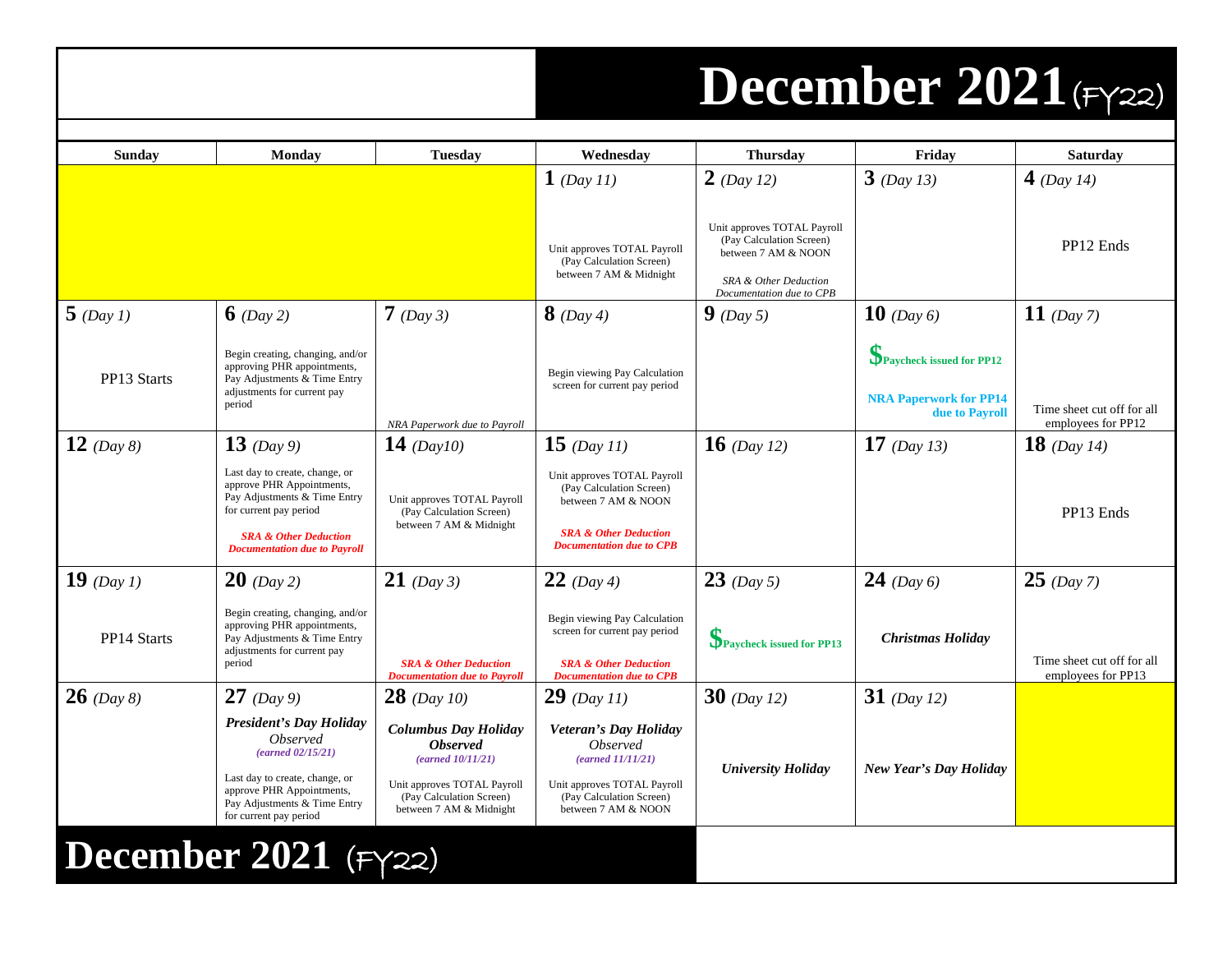#### **January 2022**(FY22)

| <b>Sunday</b>              | <b>Monday</b>                                               | <b>Tuesday</b>                                                  | Wednesday                                                      | <b>Thursday</b>                                         | Friday                   | <b>Saturdav</b>                                  |
|----------------------------|-------------------------------------------------------------|-----------------------------------------------------------------|----------------------------------------------------------------|---------------------------------------------------------|--------------------------|--------------------------------------------------|
|                            |                                                             |                                                                 |                                                                |                                                         |                          | $1$ (Day 14)                                     |
|                            |                                                             |                                                                 |                                                                |                                                         |                          |                                                  |
|                            |                                                             |                                                                 |                                                                |                                                         |                          | PP14 Ends                                        |
| $2$ (Day 1)                | $3$ (Day 2)                                                 | 4 (Day 3)                                                       | $5$ (Day 4)                                                    | 6 (Day 5)                                               | $7$ (Day 6)              | $8$ (Day 7)                                      |
|                            |                                                             |                                                                 |                                                                |                                                         |                          |                                                  |
|                            | Begin creating, changing,<br>and/or approving PHR           |                                                                 |                                                                |                                                         |                          |                                                  |
| PP15 Starts                | appointments, Pay<br>Adjustments & Time Entry               |                                                                 | Begin viewing Pay Calculation<br>screen for current pay period |                                                         | Paycheck issued for PP14 |                                                  |
|                            | adjustments for current pay<br>period                       |                                                                 |                                                                |                                                         |                          | Time sheet cut off for all<br>employees for PP14 |
| $\int$ (Day 8)             | <b>10</b> (Day 9)                                           | NRA Paperwork due to Payroll<br>$11$ (Day 10)                   | $12$ (Day 11)                                                  | 13 (Day 12)                                             | 14 $(Day13)$             | 15 (Day 14)                                      |
|                            |                                                             |                                                                 |                                                                |                                                         |                          |                                                  |
|                            | Last day to create, change, or<br>approve PHR Appointments, | Unit approves TOTAL Payroll                                     | Unit approves TOTAL Payroll<br>(Pay Calculation Screen)        |                                                         |                          |                                                  |
|                            | Pay Adjustments & Time<br>Entry for current pay period      | (Pay Calculation Screen) between<br>7 AM & Midnight             | between 7 AM & NOON                                            |                                                         |                          | PP15 Ends                                        |
|                            | <b>SRA &amp; Other Deduction</b>                            |                                                                 | <b>SRA &amp; Other Deduction</b>                               |                                                         |                          |                                                  |
| <b>16</b> (Day 1)          | <b>Documentation due to Payroll</b><br>17 (Day 2)           | 18 $(Day 3)$                                                    | <b>Documentation due to CPB</b><br><b>19</b> (Day 4)           | <b>20</b> (Day 5)                                       | $21$ (Day 6)             | $22$ (Day 7)                                     |
|                            | <b>Martin Luther King</b>                                   |                                                                 |                                                                |                                                         |                          |                                                  |
|                            | Day Holiday                                                 |                                                                 |                                                                |                                                         |                          |                                                  |
| PP16 Starts                | Begin creating, changing,<br>and/or approving PHR           |                                                                 | Begin viewing Pay Calculation                                  |                                                         | Paycheck issued for PP15 |                                                  |
|                            | appointments, Pay<br>Adjustments & Time Entry               |                                                                 | screen for current pay period                                  |                                                         |                          |                                                  |
|                            | adjustments for current pay<br>period                       | NRA Paperwork due to Payroll                                    |                                                                |                                                         |                          | Time sheet cut off for all<br>employees for PP15 |
| $23$ (Day 8)               | $24$ (Day 9)                                                | $25$ (Day 10)                                                   | $26$ (Day 11)                                                  | $27$ (Day 12)                                           | $28$ (Day 13)            | $29$ (Day 14)                                    |
|                            |                                                             |                                                                 |                                                                |                                                         |                          |                                                  |
|                            |                                                             | Last day to create, change, or<br>approve PHR Appointments, Pay | Unit approves TOTAL Payroll                                    | Unit approves TOTAL Payroll<br>(Pay Calculation Screen) |                          |                                                  |
|                            |                                                             | Adjustments & Time Entry for<br>current pay period              | (Pay Calculation Screen)<br>between 7 AM & Midnight            | between 7 AM & NOON                                     |                          | PP16 Ends                                        |
|                            |                                                             | SRA & Other Deduction<br>Documentation due to Payroll           |                                                                | SRA & Other Deduction<br>Documentation due to CPB       |                          |                                                  |
| $30$ (Day 1)               | 31 (Day 2)                                                  |                                                                 |                                                                |                                                         |                          |                                                  |
|                            | Begin creating, changing,<br>and/or approving PHR           |                                                                 |                                                                |                                                         |                          |                                                  |
| <b>PP17 Starts</b>         | appointments, Pay<br>Adjustments & Time Entry               |                                                                 |                                                                |                                                         |                          |                                                  |
|                            | adjustments for current pay<br>period                       |                                                                 |                                                                |                                                         |                          |                                                  |
|                            |                                                             |                                                                 |                                                                |                                                         |                          |                                                  |
| <b>January 2022</b> (FY22) |                                                             |                                                                 |                                                                |                                                         |                          |                                                  |
|                            |                                                             |                                                                 |                                                                |                                                         |                          |                                                  |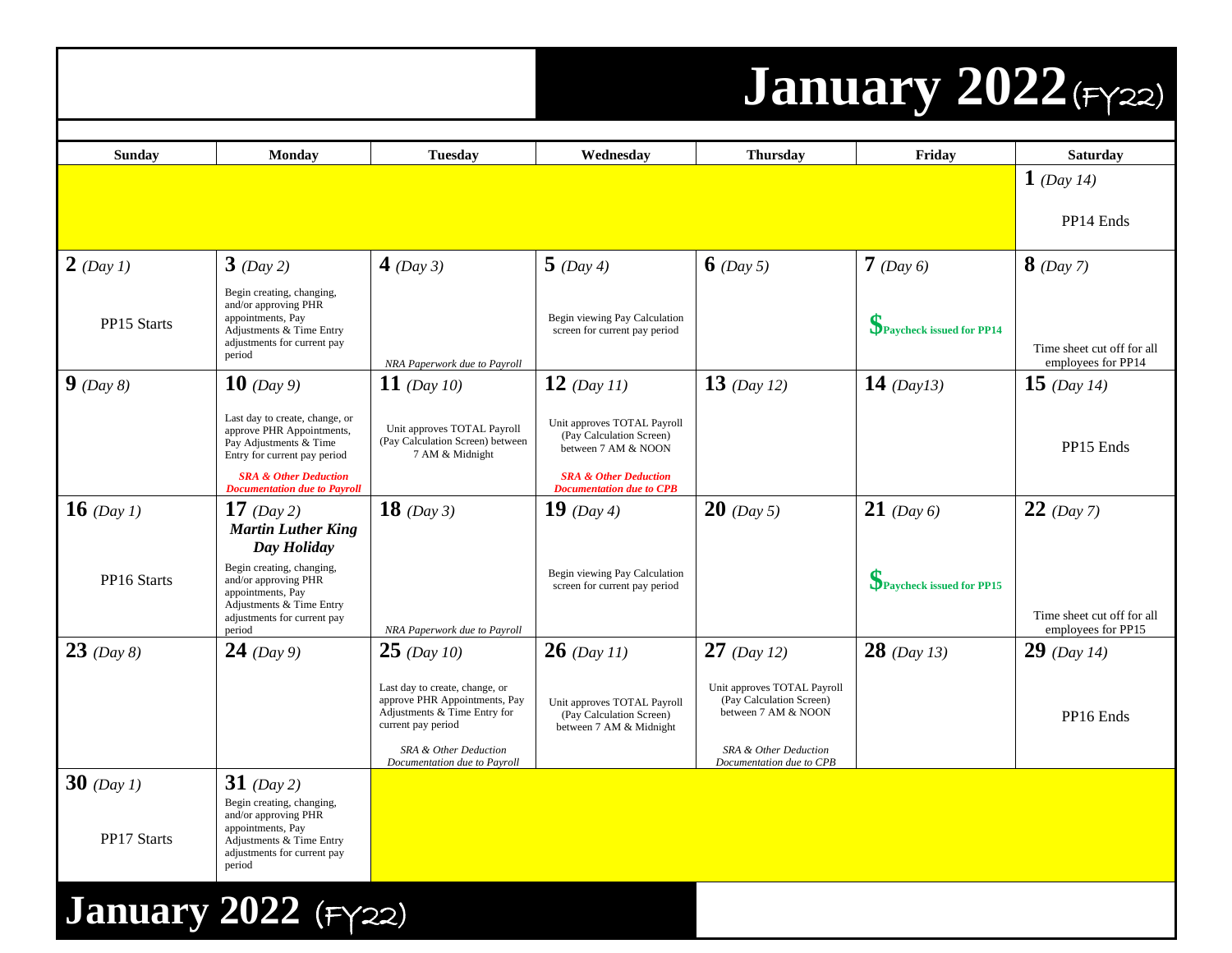## **February 2022**(FY22)

| Sunday       | Monday                                                                                                                                      | <b>Tuesday</b>                                                                                                                                                                 | Wednesday                                                                          | <b>Thursday</b>                                                                                                                     | Friday                   | <b>Saturday</b>                                  |
|--------------|---------------------------------------------------------------------------------------------------------------------------------------------|--------------------------------------------------------------------------------------------------------------------------------------------------------------------------------|------------------------------------------------------------------------------------|-------------------------------------------------------------------------------------------------------------------------------------|--------------------------|--------------------------------------------------|
|              |                                                                                                                                             | $1$ (Day 3)                                                                                                                                                                    | <b>2</b> (Day 4)                                                                   | $3$ (Day 5)                                                                                                                         | 4 (Day 6)                | $5$ (Day 7)                                      |
|              |                                                                                                                                             | NRA Paperwork due to Payroll                                                                                                                                                   | Begin viewing Pay Calculation<br>screen for current pay period                     |                                                                                                                                     | Paycheck issued for PP16 | Time sheet cut off for all<br>employees for PP16 |
| $6$ (Day 8)  | $7$ (Day 9)                                                                                                                                 | $8$ (Day 10)                                                                                                                                                                   | $9$ (Day 11)                                                                       | 10 (Day 12)                                                                                                                         | 11 (Day 13)              | 12 (Day14)                                       |
|              |                                                                                                                                             | Last day to create, change, or<br>approve PHR Appointments, Pay<br>Adjustments & Time Entry for<br>current pay period<br>SRA & Other Deduction<br>Documentation due to Payroll | Unit approves TOTAL Payroll<br>(Pay Calculation Screen)<br>between 7 AM & Midnight | Unit approves TOTAL Payroll<br>(Pay Calculation Screen)<br>between 7 AM & NOON<br>SRA & Other Deduction<br>Documentation due to CPB |                          | PP17 Ends                                        |
| 13 (Day 1)   | 14 (Day 2)                                                                                                                                  | 15 $(Day 3)$                                                                                                                                                                   | <b>16</b> (Day 4)                                                                  | 17 (Day 5)                                                                                                                          | <b>18</b> (Day 6)        | 19 (Day 7)                                       |
| PP18 Starts  | Begin creating, changing,<br>and/or approving PHR<br>appointments, Pay<br>Adjustments & Time Entry<br>adjustments for current pay<br>period | NRA Paperwork due to Payroll                                                                                                                                                   | Begin viewing Pay Calculation<br>screen for current pay period                     |                                                                                                                                     | Paycheck issued for PP17 | Time sheet cut off for all<br>employees for PP17 |
| $20$ (Day 8) | <b>21</b> (Day 9)                                                                                                                           | $22$ (Day 10)                                                                                                                                                                  | $23$ (Day 11)                                                                      | 24 (Day 12)                                                                                                                         | $25$ (Day 13)            | $26$ (Day 14)                                    |
|              | <b>President's Day</b><br><b>Holiday Earned</b><br>(observed 12/27/22)                                                                      | Last day to create, change, or<br>approve PHR Appointments, Pay<br>Adjustments & Time Entry for<br>current pay period<br>SRA & Other Deduction<br>Documentation due to Payroll | Unit approves TOTAL Payroll<br>(Pay Calculation Screen)<br>between 7 AM & Midnight | Unit approves TOTAL Payroll<br>(Pay Calculation Screen)<br>between 7 AM & NOON<br>SRA & Other Deduction<br>Documentation due to CPB |                          | PP18 Ends                                        |
| 27 (Day 1)   | $28$ (Day 2)                                                                                                                                |                                                                                                                                                                                |                                                                                    |                                                                                                                                     |                          |                                                  |
| PP19 Starts  | Begin creating, changing,<br>and/or approving PHR<br>appointments, Pay<br>Adjustments & Time Entry<br>adjustments for current pay<br>period |                                                                                                                                                                                |                                                                                    |                                                                                                                                     |                          |                                                  |
|              | February 2022 $(Fyzz)$                                                                                                                      |                                                                                                                                                                                |                                                                                    |                                                                                                                                     |                          |                                                  |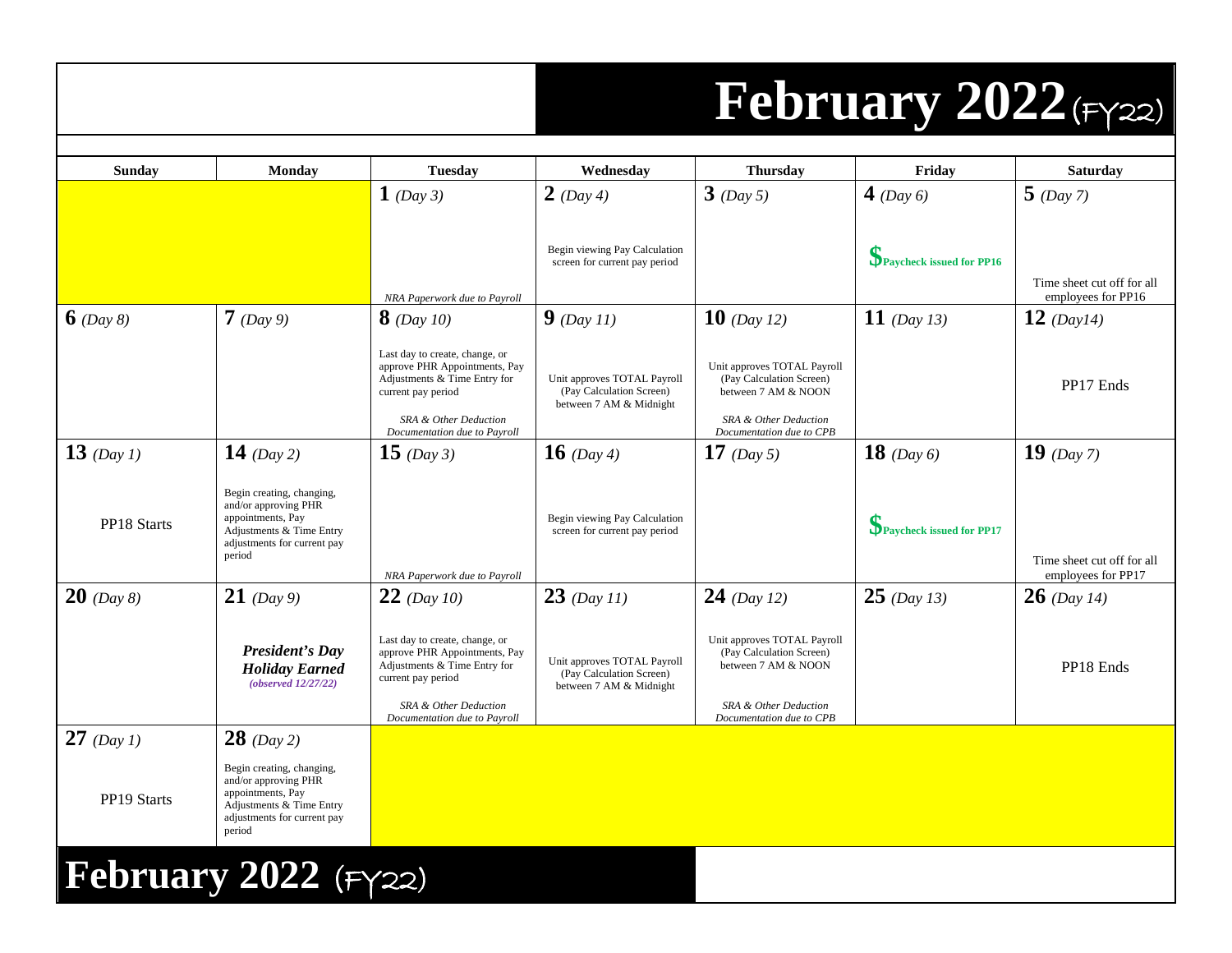### **March 2022**(FY22)

| <b>Sunday</b>  | Monday                                                                                                                                   | <b>Tuesday</b>                                                                                                                               | Wednesday                                                                          | <b>Thursday</b>                                                                                                                     | Friday                                          | <b>Saturday</b>                                  |
|----------------|------------------------------------------------------------------------------------------------------------------------------------------|----------------------------------------------------------------------------------------------------------------------------------------------|------------------------------------------------------------------------------------|-------------------------------------------------------------------------------------------------------------------------------------|-------------------------------------------------|--------------------------------------------------|
|                |                                                                                                                                          | $1$ (Day 3)                                                                                                                                  | $2$ (Day 4)                                                                        | $3$ (Day 5)                                                                                                                         | 4 (Day $6$ )                                    | $5$ (Day 7)                                      |
|                |                                                                                                                                          |                                                                                                                                              | Begin viewing Pay Calculation<br>screen for current pay period                     |                                                                                                                                     | Paycheck issued for PP18                        | Time sheet cut off for all                       |
| $6$ (Day 8)    | $7$ (Day 9)                                                                                                                              | NRA Paperwork due to Payroll<br><b>8</b> (Day 10)                                                                                            | $9$ (Day 11)                                                                       | <b>10</b> (Day 12)                                                                                                                  | 11 (Day 13)                                     | employees for PP18<br>12 (Day 14)                |
|                |                                                                                                                                          |                                                                                                                                              |                                                                                    |                                                                                                                                     |                                                 |                                                  |
|                |                                                                                                                                          | Last day to create, change, or<br>approve PHR Appointments,<br>Pay Adjustments & Time Entry<br>for current pay period                        | Unit approves TOTAL Payroll<br>(Pay Calculation Screen)<br>between 7 AM & Midnight | Unit approves TOTAL Payroll<br>(Pay Calculation Screen) between<br>7 AM & NOON                                                      |                                                 | PP19 Ends                                        |
|                |                                                                                                                                          | SRA & Other Deduction<br>Documentation due to Payroll                                                                                        |                                                                                    | SRA & Other Deduction<br>Documentation due to CPB                                                                                   | <b>NRA Paperwork for PP20</b><br>due to Payroll |                                                  |
| $13$ (Day 1)   | 14 $(Day 2)$                                                                                                                             | $15 \ (Day 3)$                                                                                                                               | <b>16</b> (Day 4)                                                                  | 17 $(Day 5)$                                                                                                                        | <b>18</b> (Day 6)                               | $19$ (Day 7)                                     |
| PP20 Starts    | Begin creating, changing, and/or<br>approving PHR appointments,<br>Pay Adjustments & Time Entry<br>adjustments for current pay<br>period | <b>SRA &amp; Other Deduction</b><br><b>Documentation due to Payroll</b>                                                                      | Begin viewing Pay Calculation<br>screen for current pay period                     |                                                                                                                                     | Paycheck issued for PP19                        | Time sheet cut off for all<br>employees for PP19 |
| $20 \ (Day 8)$ | $21$ (Day 9)                                                                                                                             | $22$ (Day 10)                                                                                                                                | $23$ (Day 11)                                                                      | $24$ (Day 12)                                                                                                                       | $25$ (Day 13)                                   | $26$ (Day 14)                                    |
|                | <b>Spring Break</b>                                                                                                                      | <b>Spring Break</b><br>Last day to create, change, or<br>approve PHR Appointments,<br>Pay Adjustments & Time Entry<br>for current pay period | Unit approves TOTAL Payroll<br>(Pay Calculation Screen)<br>between 7 AM & Midnight | Unit approves TOTAL Payroll<br>(Pay Calculation Screen) between<br>7 AM & NOON<br>SRA & Other Deduction<br>Documentation due to CPB |                                                 | PP20 Ends                                        |
| $27$ (Day 1)   | $28$ (Day 2)                                                                                                                             | $29$ (Day 3)                                                                                                                                 | <b>30</b> (Day 4)                                                                  | 31 (Day 5)                                                                                                                          |                                                 |                                                  |
| PP21 Starts    | Begin creating, changing, and/or<br>approving PHR appointments,<br>Pay Adjustments & Time Entry<br>adjustments for current pay<br>period | NRA Paperwork due to Payroll                                                                                                                 | Begin viewing Pay Calculation<br>screen for current pay period                     |                                                                                                                                     |                                                 |                                                  |
|                | <b>March 2022</b> (FY22)                                                                                                                 |                                                                                                                                              |                                                                                    |                                                                                                                                     |                                                 |                                                  |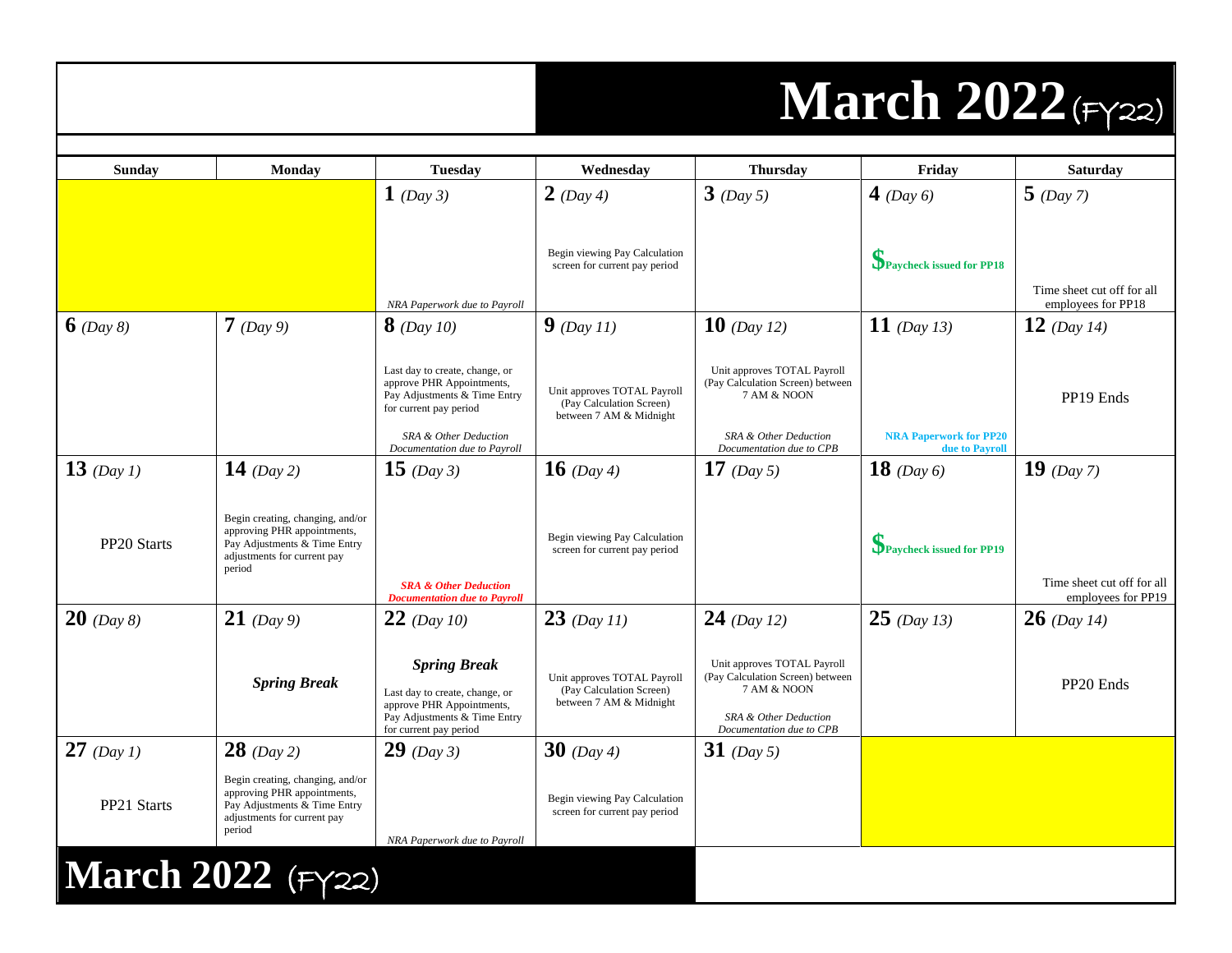# **April 2022**(FY22)

| <b>Sunday</b>       | Monday                                                                                                                                   | <b>Tuesday</b>                                                                                                                                                                 | Wednesday                                                                          | <b>Thursday</b>                                                                                                                     | Friday                   | <b>Saturday</b>                                  |
|---------------------|------------------------------------------------------------------------------------------------------------------------------------------|--------------------------------------------------------------------------------------------------------------------------------------------------------------------------------|------------------------------------------------------------------------------------|-------------------------------------------------------------------------------------------------------------------------------------|--------------------------|--------------------------------------------------|
|                     |                                                                                                                                          |                                                                                                                                                                                |                                                                                    |                                                                                                                                     | $1$ (Day 6)              | $2$ (Day 7)                                      |
|                     |                                                                                                                                          |                                                                                                                                                                                |                                                                                    |                                                                                                                                     | Paycheck issued for PP20 | Time sheet cut off for all<br>employees for PP20 |
| $3$ (Day 8)         | 4 (Day 9)                                                                                                                                | $5$ (Day 10)                                                                                                                                                                   | $6$ (Day 11)                                                                       | $7$ (Day 12)                                                                                                                        | $8$ (Day 13)             | $9$ (Day 14)                                     |
|                     |                                                                                                                                          | Last day to create, change, or<br>approve PHR Appointments,<br>Pay Adjustments & Time Entry<br>for current pay period<br>SRA & Other Deduction<br>Documentation due to Payroll | Unit approves TOTAL Payroll<br>(Pay Calculation Screen)<br>between 7 AM & Midnight | Unit approves TOTAL Payroll<br>(Pay Calculation Screen)<br>between 7 AM & NOON<br>SRA & Other Deduction<br>Documentation due to CPB |                          | PP21 Ends                                        |
| <b>10</b> (Day 1)   | 11 (Day 2)                                                                                                                               | 12 (Day 3)                                                                                                                                                                     | 13 $(Day 4)$                                                                       | 14 (Day 5)                                                                                                                          | 15 (Day 6)               | <b>16</b> (Day 7)                                |
| PP22 Starts         | Begin creating, changing, and/or<br>approving PHR appointments,<br>Pay Adjustments & Time Entry<br>adjustments for current pay<br>period | NRA Paperwork due to Payroll                                                                                                                                                   | Begin viewing Pay Calculation<br>screen for current pay period                     |                                                                                                                                     | Paycheck issued for PP21 | Time sheet cut off for all<br>employees for PP21 |
| 17 $(Day 8)$        | 18 $(Day 9)$                                                                                                                             | 19 (Day 10)                                                                                                                                                                    | $20$ (Day 11)                                                                      | <b>21</b> (Day 12)                                                                                                                  | $22$ (Day 13)            | $23$ (Day 14)                                    |
|                     |                                                                                                                                          | Last day to create, change, or<br>approve PHR Appointments,<br>Pay Adjustments & Time Entry<br>for current pay period<br>SRA & Other Deduction<br>Documentation due to Payroll | Unit approves TOTAL Payroll<br>(Pay Calculation Screen)<br>between 7 AM & Midnight | Unit approves TOTAL Payroll<br>(Pay Calculation Screen)<br>between 7 AM & NOON<br>SRA & Other Deduction<br>Documentation due to CPB |                          | PP22 Ends                                        |
| 24 (Day 1)          | $25$ (Day 2)                                                                                                                             | $26$ (Day 3)                                                                                                                                                                   | 27 (Day 4)                                                                         | $28$ (Day 5)                                                                                                                        | $29$ (Day 6)             | $30$ (Day 7)                                     |
| PP23 Starts         | Begin creating, changing, and/or<br>approving PHR appointments,<br>Pay Adjustments & Time Entry<br>adjustments for current pay<br>period | NRA Paperwork due to Payroll                                                                                                                                                   | Begin viewing Pay Calculation<br>screen for current pay period                     |                                                                                                                                     | Paycheck issued for PP22 | Time sheet cut off for all<br>employees for PP22 |
| April 2022 $(Fyzz)$ |                                                                                                                                          |                                                                                                                                                                                |                                                                                    |                                                                                                                                     |                          |                                                  |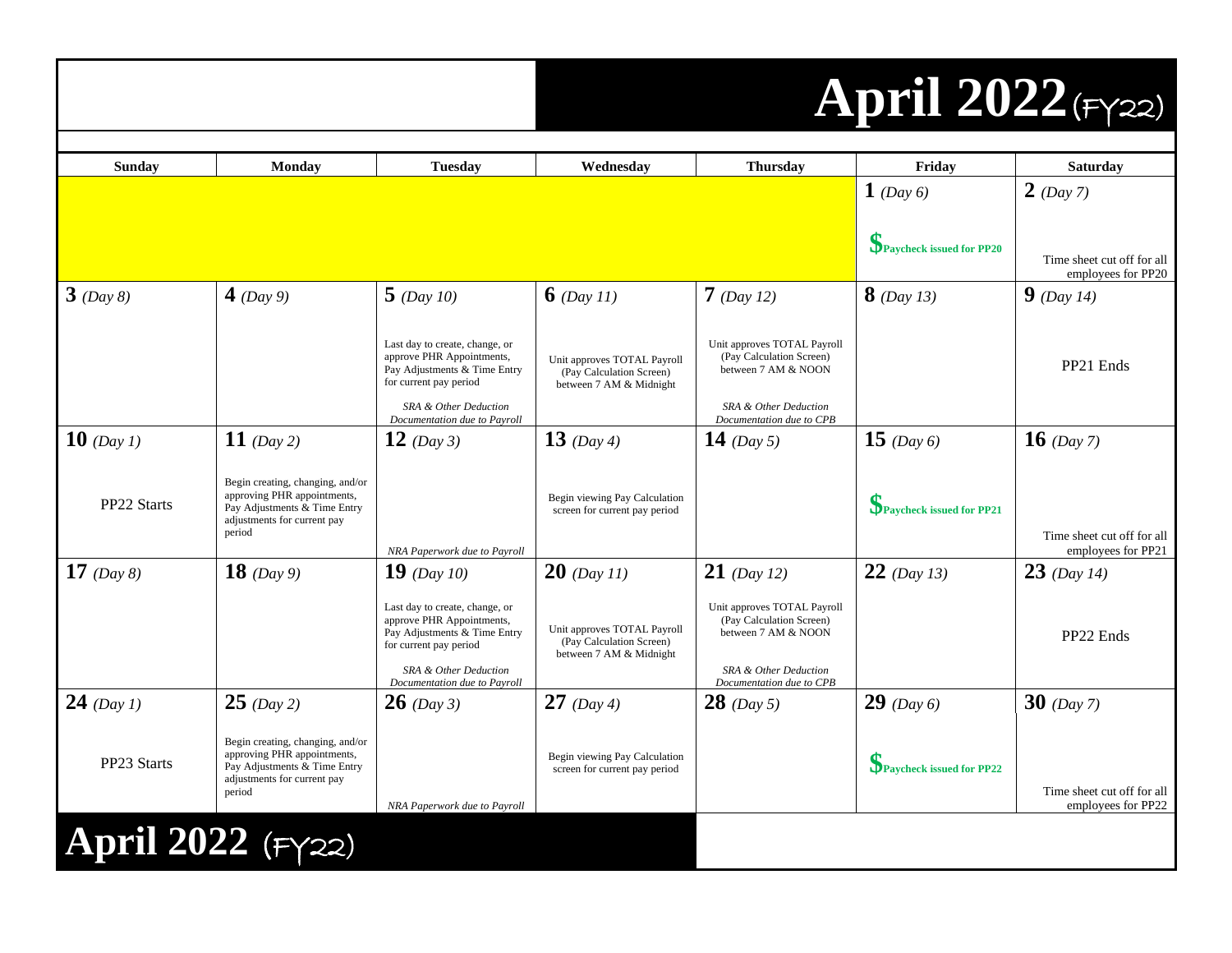# **May 2022**(FY22)

| <b>Sunday</b>     | <b>Monday</b>                                                                                                                            | <b>Tuesday</b>                                                                                                                                                                  | Wednesday                                                                          | <b>Thursday</b>                                                                                                                     | Friday                   | Saturday                                         |
|-------------------|------------------------------------------------------------------------------------------------------------------------------------------|---------------------------------------------------------------------------------------------------------------------------------------------------------------------------------|------------------------------------------------------------------------------------|-------------------------------------------------------------------------------------------------------------------------------------|--------------------------|--------------------------------------------------|
| $1$ (Day 8)       | $2$ (Day 9)                                                                                                                              | $3$ (Day 10)                                                                                                                                                                    | 4 (Day 11)                                                                         | $5$ (Day 12)                                                                                                                        | 6 (Day 13)               | $7$ (Day 14)                                     |
|                   |                                                                                                                                          | Last day to create, change, or<br>approve PHR Appointments, Pay<br>Adjustments & Time Entry for<br>current pay period<br>SRA & Other Deduction<br>Documentation due to Payroll  | Unit approves TOTAL Payroll<br>(Pay Calculation Screen)<br>between 7 AM & Midnight | Unit approves TOTAL Payroll<br>(Pay Calculation Screen)<br>between 7 AM & NOON<br>SRA & Other Deduction<br>Documentation due to CPB |                          | PP23 Ends                                        |
| $8$ (Day 1)       | $9$ (Day 2)                                                                                                                              | <b>10</b> (Day 3)                                                                                                                                                               | 11 $(Day 4)$                                                                       | $12$ (Day 5)                                                                                                                        | $13$ (Day 6)             | 14 (Day 7)                                       |
| PP24 Starts       | Begin creating, changing, and/or<br>approving PHR appointments,<br>Pay Adjustments & Time Entry<br>adjustments for current pay<br>period | NRA Paperwork due to Payroll                                                                                                                                                    | Begin viewing Pay Calculation<br>screen for current pay period                     |                                                                                                                                     | Paycheck issued for PP23 | Time sheet cut off for all<br>employees for PP23 |
| 15 (Day 8)        | <b>16</b> (Day 9)                                                                                                                        | 17 (Day 10)                                                                                                                                                                     | $18$ (Day 11)                                                                      | 19 $(Day 12)$                                                                                                                       | $20$ (Day 13)            | $21$ (Day 14)                                    |
|                   |                                                                                                                                          | Last day to create, change, or<br>approve PHR Appointments, Pay<br>Adjustments & Time Entry for<br>current pay period<br>SRA & Other Deduction<br>Documentation due to Payroll  | Unit approves TOTAL Payroll<br>(Pay Calculation Screen)<br>between 7 AM & Midnight | Unit approves TOTAL Payroll<br>(Pay Calculation Screen)<br>between 7 AM & NOON<br>SRA & Other Deduction<br>Documentation due to CPB |                          | PP24 Ends                                        |
| $22$ (Day 1)      | $23$ (Day 2)                                                                                                                             | 24 (Day 3)                                                                                                                                                                      | $25$ (Day 4)                                                                       | <b>26</b> (Day 5)                                                                                                                   | <b>27</b> (Day 6)        | $28$ (Day 7)                                     |
| PP25 Starts       | Begin creating, changing, and/or<br>approving PHR appointments,<br>Pay Adjustments & Time Entry<br>adjustments for current pay<br>period |                                                                                                                                                                                 | Begin viewing Pay Calculation<br>screen for current pay period                     |                                                                                                                                     | Paycheck issued for PP24 |                                                  |
|                   |                                                                                                                                          | NRA Paperwork due to Payroll                                                                                                                                                    |                                                                                    |                                                                                                                                     |                          | Time sheet cut off for all<br>employees for PP24 |
| <b>29</b> (Day 8) | 30 $(Day 9)$                                                                                                                             | 31 (Day 10)                                                                                                                                                                     |                                                                                    |                                                                                                                                     |                          |                                                  |
|                   | <b>Memorial Day</b><br>Holiday                                                                                                           | Last day to create, change, or<br>approve PHR Appointments, Pay<br>Adjustments & Time Entry for<br>current pay period.<br>SRA & Other Deduction<br>Documentation due to Payroll |                                                                                    |                                                                                                                                     |                          |                                                  |
| May 2022 (FY22)   |                                                                                                                                          |                                                                                                                                                                                 |                                                                                    |                                                                                                                                     |                          |                                                  |